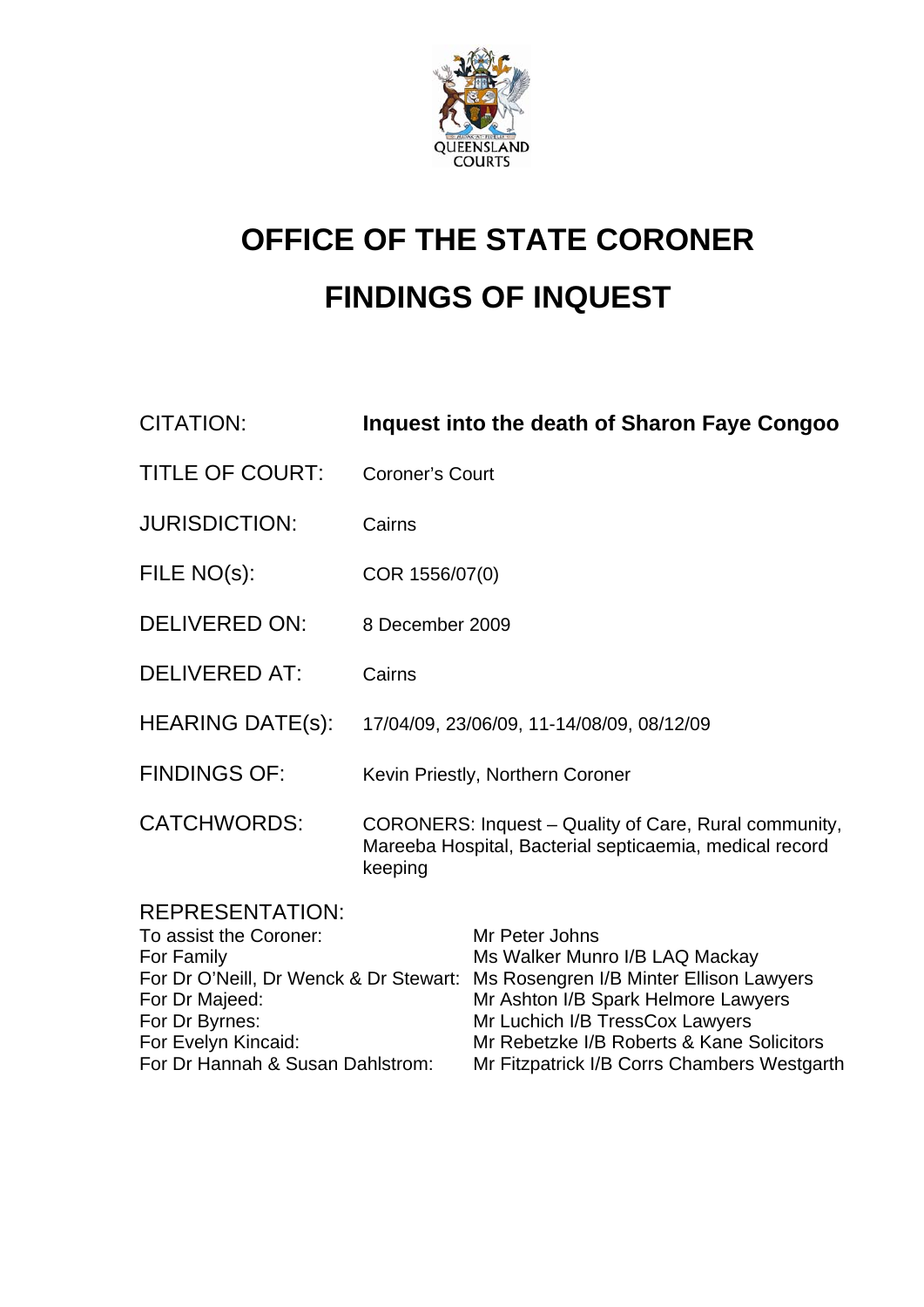#### **Surrounding Circumstances**

Sharon Faye Congoo lived in Mareeba with her husband, Andrew Congoo and their 5 children, who were aged from a few months to 11 years of age. During the Christmas / New Year period of 2006-2007, the children contracted chicken pox and everyone in the home had some kind of flu. Around New Years Eve, Mrs Congoo also had the flu.

Early in the week after New Year's day 2007, Mrs Congoo was in bed when her two year old daughter was jumping around on the bed and bumped her head on the shin area of Mrs Congoo's right leg. The bump initially caused some pain. On or about Friday 5 January 2007, Mrs Congoo told Mr Congoo that she felt like she was over the flu but her leg was painful. On Saturday 6 January 2007, Mrs Congoo reported her leg was becoming more painful. She rested the leg all of that day.

By Sunday 7 January 2007, Mrs Congoo needed assistance in mobilising. Mr Congoo saw that she was in more pain and experiencing a fever. They decided to go to the Mareeba Hospital where Mrs Congoo presented with flu like symptoms and right leg pain. She was examined by Dr Byrne who ordered various blood tests. He provisionally diagnosed a viral illness and advised Mrs Congoo to return, for possible admission, if her condition deteriorated. Treatment was by way of fluids, paracetamol and anti-inflammatory medication.

Mr Congoo states that on Monday, 8 January 2007, his wife's condition worsened but they did not return to the hospital, despite the increased pain, because they had been told by the doctors that the results from the tests would not be back until sometime on Wednesday. They did not believe that the hospital could do anything more for them.

On Tuesday 9 January 2007, Mrs Congoo felt worse, represented with her husband to Mareeba Hospital and was examined by Dr Majeed. The blood and other results initiated on Sunday were not available. Mrs Congoo continued to complain of flu like symptoms together with non-specific leg pain. Again, she was treated conservatively and returned home.

The next day, Wednesday 10 January 2007 at about 12.30 Mrs Congoo represented to Mareeba Hospital and was examined by Dr Majeed. Examination suggested further deterioration in her general condition. She was admitted and underwent further investigation. During transfer to the ward at about 3.15pm, nursing staff noticed her fingers were cyanosed. She displayed other signs and symptoms of septic shock. There was a further sudden and serious deterioration in her condition. Notwithstanding medical evacuation that afternoon by helicopter to Cairns Base Hospital and admission to Intensive Care, she died at 6.30am the next morning.

During the course of this coronial investigation and at the hearing, there was considerable evidence adduced relating to the quality of the treatment and care provided to Mrs Congoo. It is not the role of the Coroner to determine the merits of every issue whether of fact or expert opinion about which there is a conflict on the evidence. In the context of a death in a health care setting, the immediate priority is to focus on those issues about quality of care and treatment that are causally connected to the cause of death. A Coroner may also consider secondary or coincidental matters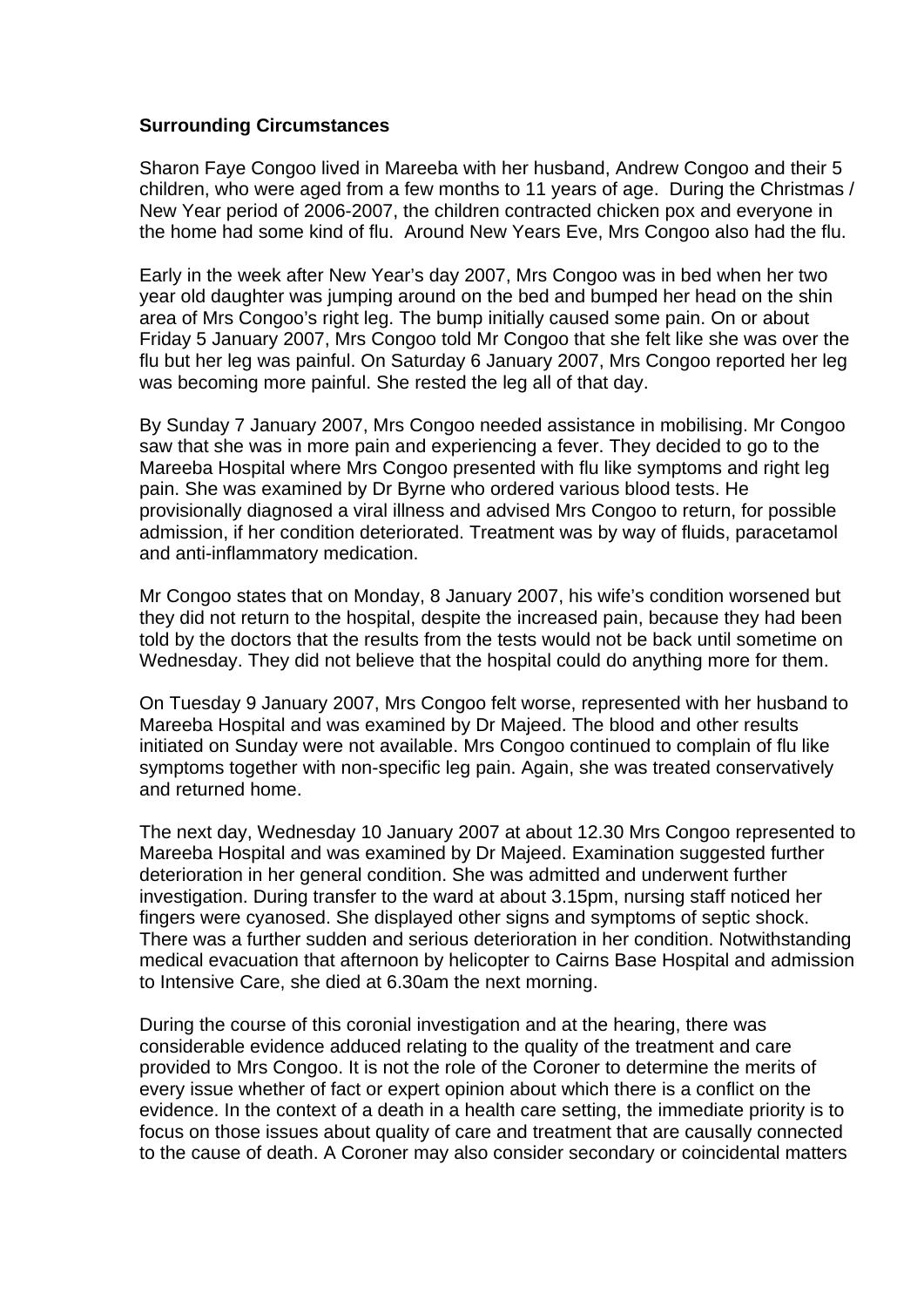(not causally connected with the cause of death) that give rise to important questions of public health and safety.

Therefore, adopting this approach, the issues which I am required to determine are framed as follows:

- 1. What was the cause of the serious deterioration in Mrs Congoo's medical condition on the afternoon of Wednesday and her death?
- 2. Were there any missed opportunities on presentation of Mrs Congoo to Mareeba Hospital for medical intervention (including admission for observation) that would have affected the outcome?
- 3. Were there failings on the part of the hospital or its staff that contributed to any such missed opportunity?
- 4. Although not contributing to her death, were there any significant aspects to the treatment and care of Mrs Congoo that warrant consideration?

## **Medical Cause of Serious Deterioration and Death**

On 17 January 2007 Dr Max Stewart, Pathologist, performed an autopsy including internal examination and concluded that Mrs Congoo died from an overwhelming septicaemia without a defined precipitating cause. He considered an overwhelming viral septicaemia was a possibility but that a bacterial septicaemia was more likely. His examination of the right leg failed to reveal any abnormality.

Professor Anthony Brown, Senior Staff Specialist, Department of Emergency Medicine, Royal Brisbane and Women's Hospital, reviewed the clinical records and statements of witnesses at the request of the Office of State Coroner and provided an expert report. He also gave evidence at the hearing. Professor Brown accepted and concurred with the opinion of Dr Stewart as to the cause of death and noted that in 16-25% of all severe sepsis/septic shock cases, the primary site of infection remained unknown.

Another expert witness, Dr Michael Whitby, a highly qualified and experienced infectious diseases physician, also provided a report to the court on reviewing the clinical records, witness statements and other expert reports. He concluded that the most probable cause of the death was an overwhelming bacterial infection leading to circulatory collapse and multi-organ failure. Dr Whitby noted the absence of any identified source or focus of the infection, either pre-morbidly or post mortem; and that no specific infecting organism was ever identified. Dr Whitby also notes that the right leg pain remains completely unexplained. As with the other experts, Dr Whitby considered other possible causes of the deterioration and death but all other possibilities could be reasonably excluded. Therefore, notwithstanding the limitations in the diagnosis in explaining many of the major presenting features, by a process of exclusion and taking into account the mode of death, an overwhelming bacterial sepsis was the most likely cause of death. Dr Whitby also regarded a diagnosis of viral sepsis as not unreasonable in the circumstances.

There was a number of specialist staff at Cairns Base Hospital involved in the management of Mrs Congoo. Those specialists worked on a provisional diagnosis of an overwhelming sepsis but were unable to identify a precipitating cause.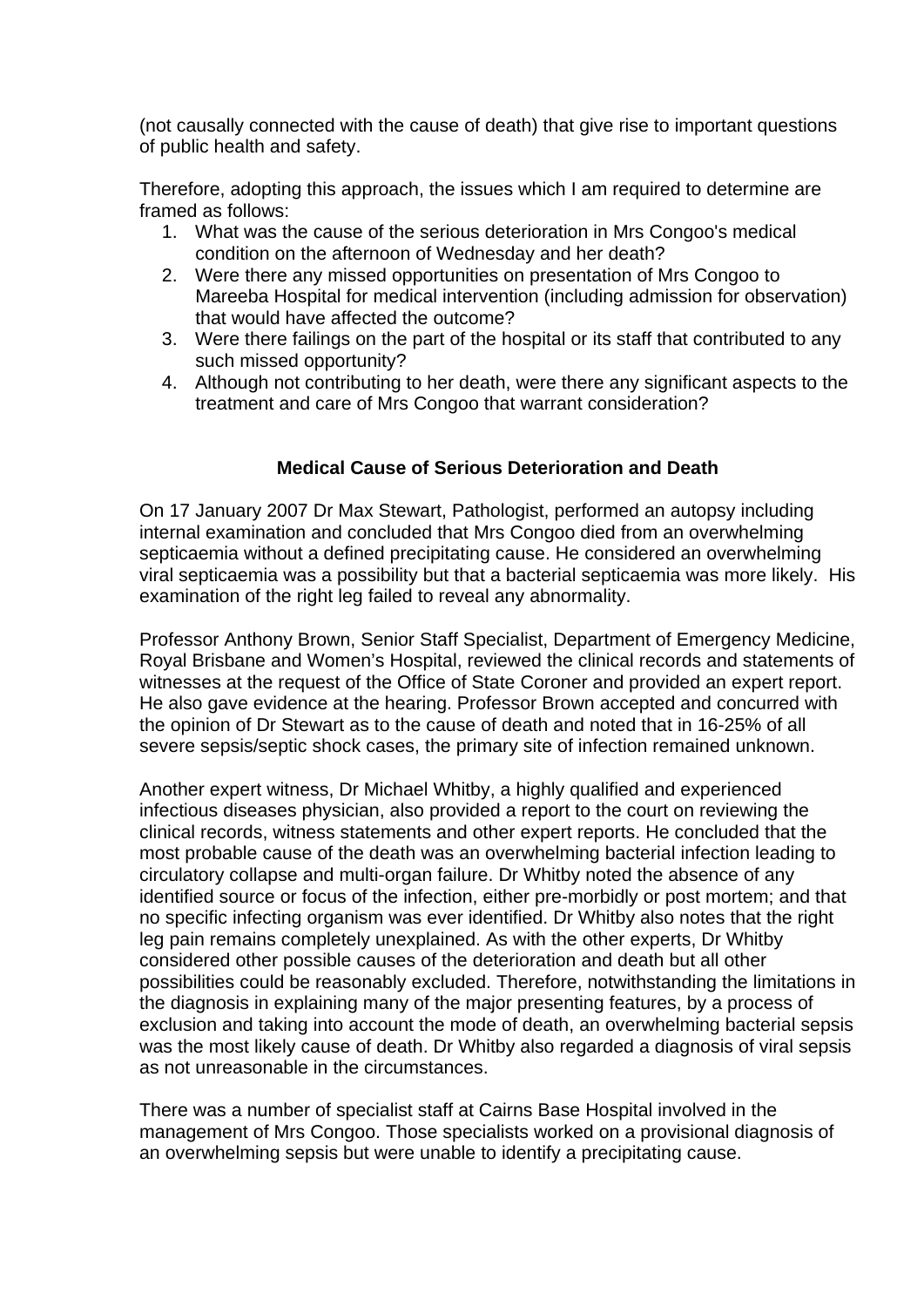The unanimous opinion of the expert medical witnesses is that Mrs Congoo died of an overwhelming sepsis notwithstanding the fact that the diagnosis does not explain all of her presenting features and the absence of a precipitating cause or focus of infection.

## **Opportunities for Intervention**

Opportunities for medical intervention need to be considered in light of the capacity of the hospital, concerns of the family of Mrs Congoo, and the medical evidence as to the cause of death.

Ms Julie Hartley-Jones, Chief Executive Officer of the District Health Service, provided a statement describing the facility at Mareeba as an accredited 44 bed hospital offering a range of services including outpatient and emergency, medical, general surgical, low risk maternity and paediatric. It offers only limited visiting specialist services. Mareeba Hospital does not have an 'Emergency Department' as set out by the Australasian College for Emergency Medicine guidelines, but rather provides an Outpatient and Emergency Service which is classified as a Level 1 Emergency Service. This means that it provides limited treatment of acute illnesses and injuries as well as resuscitation and stabilisation of emergencies before transfer or retrieval by more specialist qualified medical practitioners to a higher acuity facility. The majority (75 – 80%) of the presentations to the outpatient and emergency service are of a lower acuity nature, similar to those that would be seen in general practice. Mareeba Hospital is staffed by medical practitioners with general practice qualifications.

The family of Mrs Congoo have expressed concern about her clinical management during presentations to Mareeba Hospital. The family believe Mrs Congoo should have been admitted for observation when she presented on Tuesday 9 January 2007. It is suggested that there would have been an earlier recognition and better understanding of the severity of her condition thereby increasing the prospect of earlier intervention and a different outcome.

Mr Congoo said in his statement:

*"In relation to the presentation on the 9th of January, I am of the opinion that Dr Majeed should have admitted Sharon to the hospital and started running more tests. She would have been in a better position to have her condition monitored. They may have detected a pattern in regard to her deterioration quicker. She was sicker on Tuesday night when she was sent home after seeing Dr Majeed. If she had been admitted, the medical staff would have seen this. Sharon was not sleeping at home at all. She was in pain and not comfortable at home. With the Nurses checking her at regular intervals they would have had more data on her condition I was not trained to do these observations."[1](#page-3-0)*

Understandably, a great deal of court time was occupied with examination of witnesses about the detail of the circumstances surrounding the presentation on Tuesday and whether or not Mrs Congoo should have been admitted overnight for observation. There are conflicting accounts in the evidence of Mr Congoo and Dr Majeed about aspects of this presentation. For example, Dr Majeed says that he offered to admit Mrs

<span id="page-3-0"></span> 1 Paragraphs 6-7, page 15 and paragraph 1, page 16 of the statement of Andrew Congoo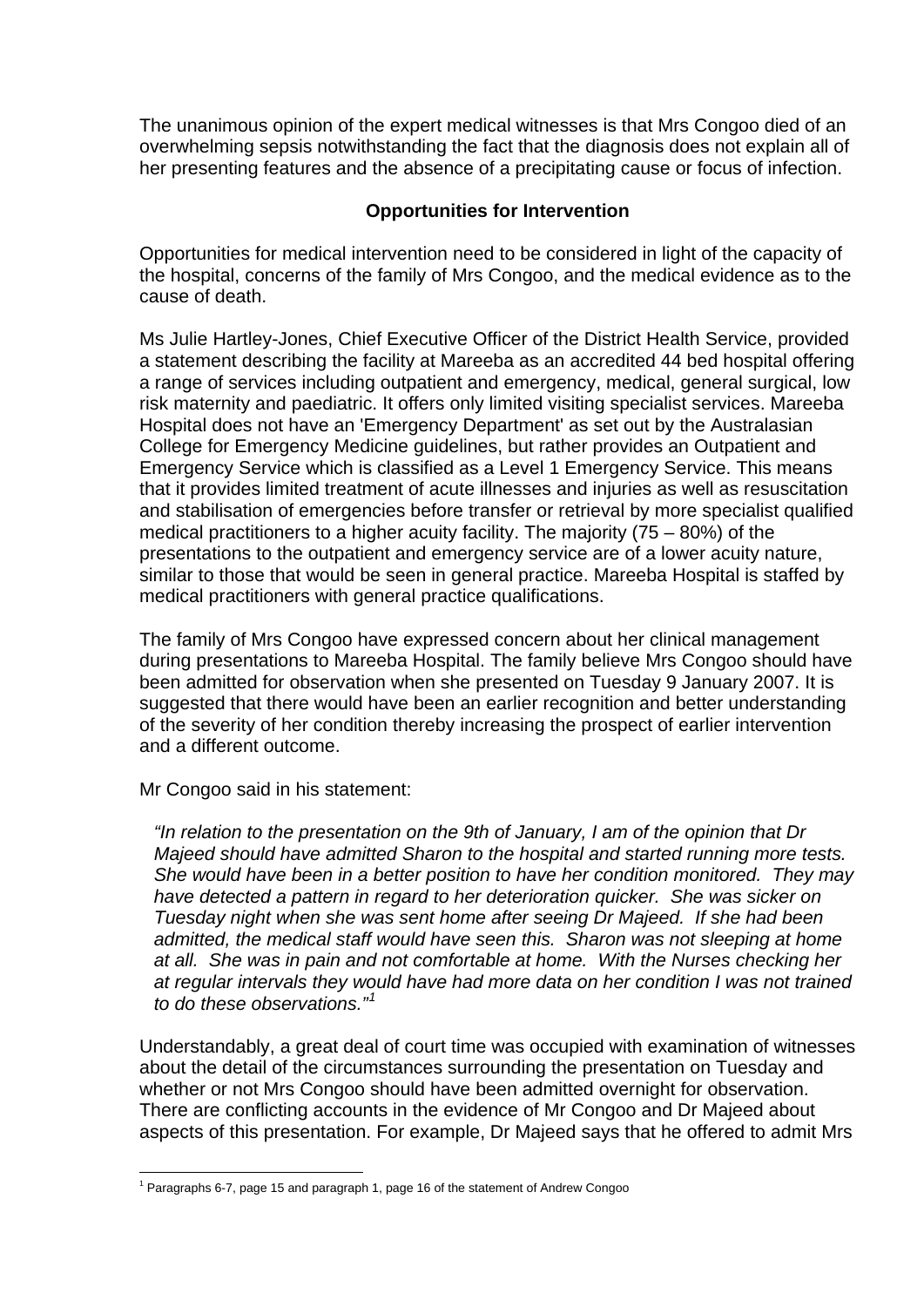Congoo overnight for observation but that Mr and Mrs Congoo declined that offer. Mr Congoo says that no such offer was made; it should have been made and if made, would have been accepted as Mrs Congoo was packed, ready in expectation for admission. It will be recalled that on the presentation on Sunday, Dr Byrne advised them to return to hospital if her condition worsens and raised the possibility of admission in that event.

The need to resolve these and other conflicts in the evidence is dependent on whether or not an admission overnight might have resulted in a different outcome. On one view, it may be argued that in the absence of an admission overnight it will never be known whether or not any useful information would have emerged. However, I am inclined to the view that there is ample, reliable evidence about the condition of Mrs Congoo relating to the presentations on Tuesday (including clinical observations) and Wednesday including her subsequent deterioration to answer this question. Together with the benefit of expert opinion based on those clinical observations and in the context of her medical cause of death, a conclusion as to the likely value of overnight observations can be reached.

The starting point for consideration of this aspect is the uncontentious evidence of the medical experts that the prospect of survival in septicaemia/ septic shock is inversely proportional to the time of delivery of antibiotics. In other words, the earlier the recognition of septicaemia/ septic shock and administration of antibiotics, the greater is the chance of survival.

Professor Brown initially expressed the opinion in his report that Mrs Congoo should have been admitted on Tuesday 9 January for repeated vital signs and observations, a thorough medical examination and work up, and the earlier commencement of fluid resuscitation plus empiric antibiotics. Under cross-examination and by reference to the clinical observations recorded at that presentation, Dr Brown accepted that the only markedly abnormal clinical sign was elevated heart rate, the most likely diagnosis at that stage was a viral illness and there was no serious reason to consider a diagnosis of septicaemia<sup>[2](#page-4-0)</sup>. Professor Brown also accepted the proposition, given the clinical observations; a competent medical practitioner might offer admission overnight and if declined, accept that patient's decision without further discussion. It appears that the initial opinion of Professor Brown was proffered in the absence of knowledge of clinical observations of Mrs Congoo taken on examination by Dr Majeed shortly after her presentation on Wednesday 10 January. These observations were not part of the medical records provided to Professor Brown and came to light later in the coronial investigation. According to these records, Mrs Congoo had a pulse rate of 105 beats per minute, a blood pressure of 105/75, a respiratory rate of 20 breathes per minute and oxygen saturation of 98% at room air. Clearly, there had been an improvement based on the clinical observations when compared with those taken on Tuesday 9 January. When presented with this information, Professor Brown agreed that Mrs Congoo did not suffer a progressively deteriorating or incipient form of septicaemia or septic shock<sup>[3](#page-4-1)</sup>. Further, there was no clinical basis to consider that possibility on presentation on Tuesday. He also agreed with the suggestion that admission overnight would not have advanced any diagnosis of bacterial infection (in terms of differentiating a diagnosis of a viral illness) as any further blood test results would not have been

<sup>&</sup>lt;sup>2</sup> 3-84 of the Transcript

<span id="page-4-1"></span><span id="page-4-0"></span><sup>&</sup>lt;sup>3</sup> 3-86 to 3-87 of the Transcript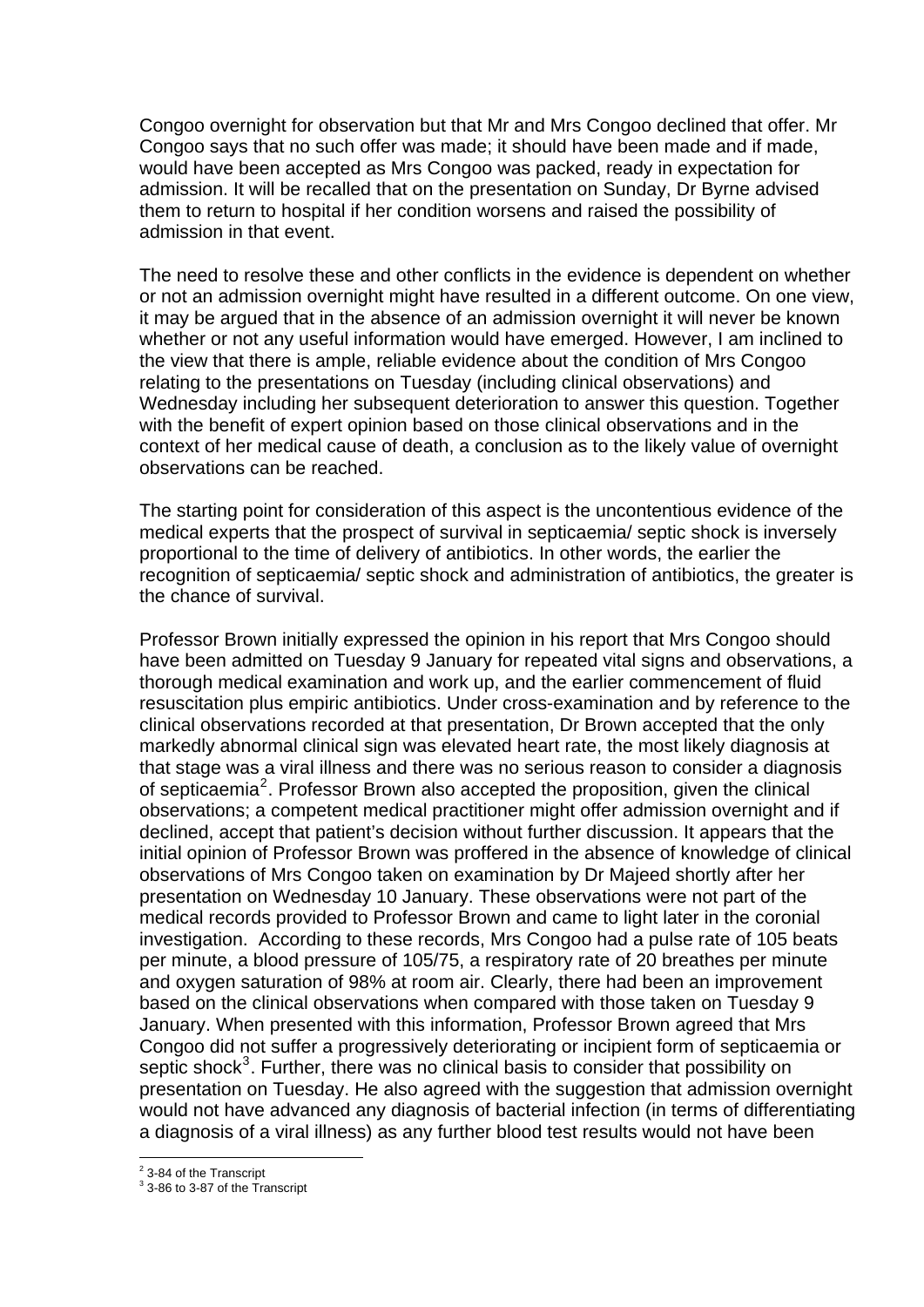available before the serious deterioration on Wednesday afternoon. Finally, Professor Brown accepted, as a good suggestion, by way of explanation for the very unusual clinical features the proposition that Mrs Congoo had earlier had a viral illness that lowered her immune system and then suffered a secondary fulminant bacterial infection causing her death within a matter of hours<sup>[4](#page-5-0)</sup>.

Dr Whitby, with the benefit of the clinical observations at presentation on Wednesday 10 January at the time of preparing his report, opined that the provisional diagnosis of a viral infection on presentation on Tuesday 9 January was reasonable taking into account no markedly abnormal clinical observations except the elevated heart rate then potentially attributable to the right leg; and the full blood count which showed no increase in white cell count and no increase in neutrophil count.

In light of the important and appropriate concessions made by Professor Brown and the evidence of Dr Whitby, I find that admission on 9 January 2007 is not likely to have affected the outcome for Mrs Congoo. It is not necessary for me to resolve any conflicts on the evidence between Dr Majeed and Mr Congoo including any offer to admit Mrs Congoo.

The next potential opportunity for intervention occurred from presentation on Wednesday 10 January to medical evacuation by helicopter at about 6.45pm that evening.

Professor Brown was initially critical of the management of Mrs Congoo at presentation on Wednesday. However, part of his criticism was based on his understanding that no clinical observations taken on presentation at the Hospital and on examination by Dr Majeed. He was later provided with the clinical observations in fact taken about 1.15pm and conceded that they were essentially normal and not suggestive of a progressive septicaemia. As at 1.15pm, Dr Majeed provisionally diagnosed a viral illness and possible deep vein thrombus. He initiated further investigations and commenced Mrs Congoo on fluids. In his report, Dr Whitby expressed the opinion that the provisional diagnosis of Dr Majeed was appropriate and reasonable in the circumstances. That diagnosis did not warrant administration of anti-biotics. In any event, Dr Whitby was of the view, with which Professor Brown concurred, administration of antibiotics at that stage was unlikely to alter outcome.

It will be recalled that the first clinical observation suggestive of a serious deterioration in the condition of Mrs Congoo was cyanosed fingers at about 3.15pm. Although there was detailed examination of witnesses about the care and treatment of Mrs Congoo in the following period, there is no evidence to suggest that any identified opportunity for improvement would have affected the outcome.

Dr Wenck, the Director of Intensive Care at Cairns Base Hospital, was also asked to prepare a report commenting on the management of Mrs Congoo at Mareeba and he reported:

*" … despite our best efforts we were unable to identify a clinical focus to explain Mrs Congoo's profound septic shock. This along with her non-specific presentation, made* 

<span id="page-5-0"></span> 4 3-88 of the Transcript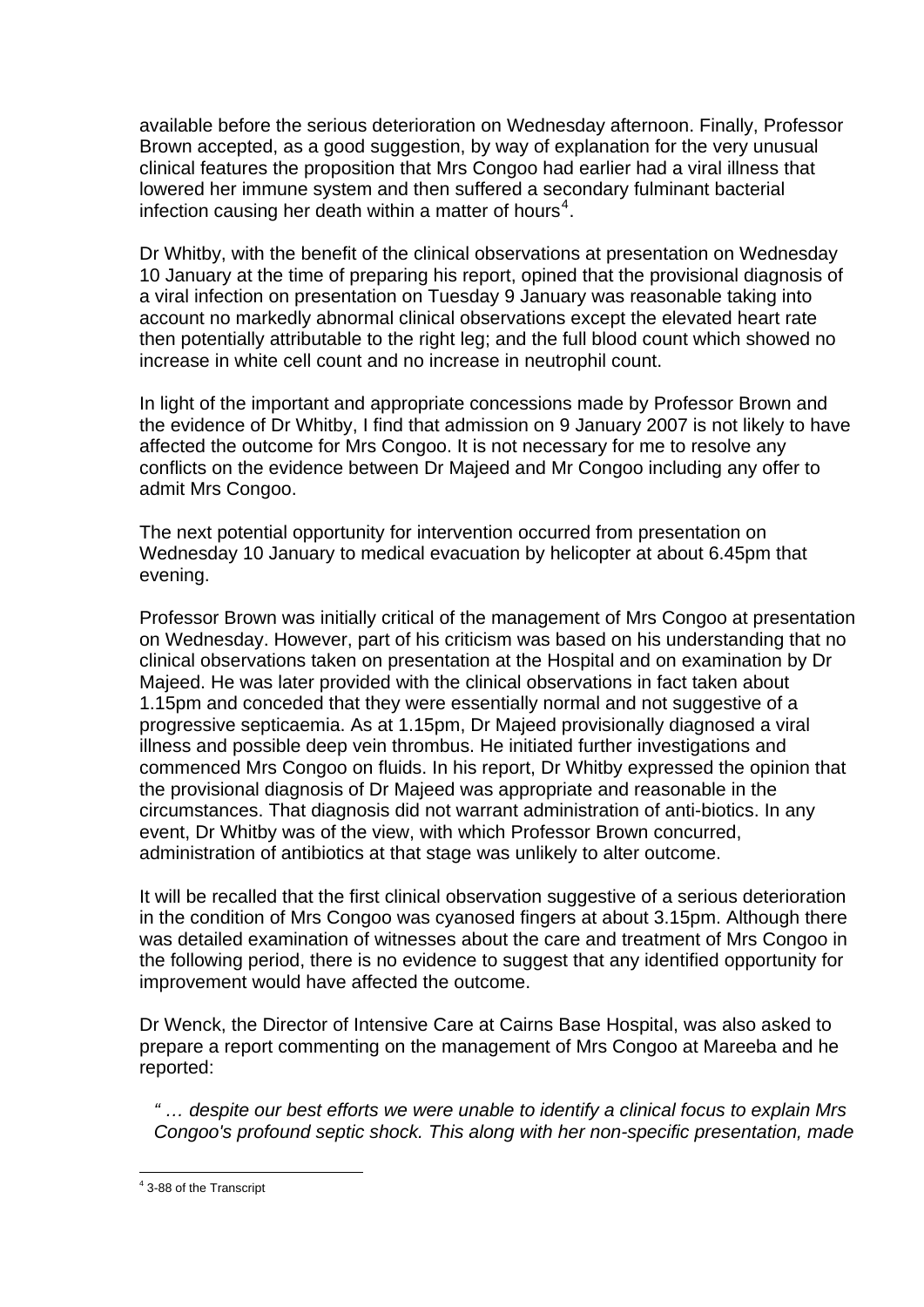*her treatment and management very difficult. I note from the autopsy report that the forensic pathologist was also unable to identify the source of any infection.* 

*Regarding the treatment provided by the doctors at Mareeba Hospital prior to Mrs Congoo's transfer to the Cairns Base Hospital, I note it is very difficult even for an intensive care specialist to treat a patient when an underlying cause for their signs and symptoms cannot be identified. Mrs Congoo's management was further complicated by her complaints of a sore leg in circumstances where the clinical examination and the results of the radiological investigations revealed no significant abnormality.* 

*A patient with this level of complexity was very challenging for a small country hospital such as Mareeba Hospital which does not have a recognised Emergency Department in accordance with the Australasian College for Emergency Medicine guidelines let alone an Intensive Care Unit. It was not fully equipped with resources nor staffed by doctors with the specialist experience to provide the level of care that Mrs Congoo required after she deteriorated at about 3.15pm on 10 January 2007. Importantly the doctors recognised this and appropriately arranged for her to be transferred by helicopter to a higher acuity hospital which would be more likely to be able to manage her condition.* 

*Having treated Mrs Congoo, I doubt that even if she had been administered an additional, few litres of fluid at Mareeba Hospital, that it would have had any appreciable impact on the outcome because the infection was so overwhelming."* 

Therefore, in summary, the presentations of Mrs Congoo to Mareeba Hospital on Sunday 7 January and Tuesday 9 January were consistent with the working diagnosis of both treating doctors of a viral illness except for the right leg pain. Appropriate investigations were initiated and advice given. The increasing levels of symptoms suffered by Mrs Congoo did not suggest to the reviewing medical experts a different clinical path to that taken by treating doctors. There was no clinical information available to the treating team suggestive of a bacterial infection. Preliminary clinical indications from full blood tests suggested the contrary. On presentation on Wednesday, the clinical observations showed no significant abnormality. It was not until 3.15pm and the observation of cyanosed fingers, did the first indications of what was later revealed to be a sudden and overwhelming bacterial sepsis become apparent.

The clinical history does present a picture strongly suggestive that Mrs Congoo suffered a viral illness that weakened her immune system and left her vulnerable to the rapid onset of a fulminant bacterial sepsis. In retrospect, nothing more could have been done by way of medical intervention at Mareeba Hospital to arrest the clinical progression of the bacterial sepsis.

I find that there was no missed opportunity for medical intervention on presentation of Mrs Congoo at Mareeba Hospital that would have affected the outcome. It necessarily follows from this finding, that there were no failings on the part of the hospital or its staff that would have affected the outcome.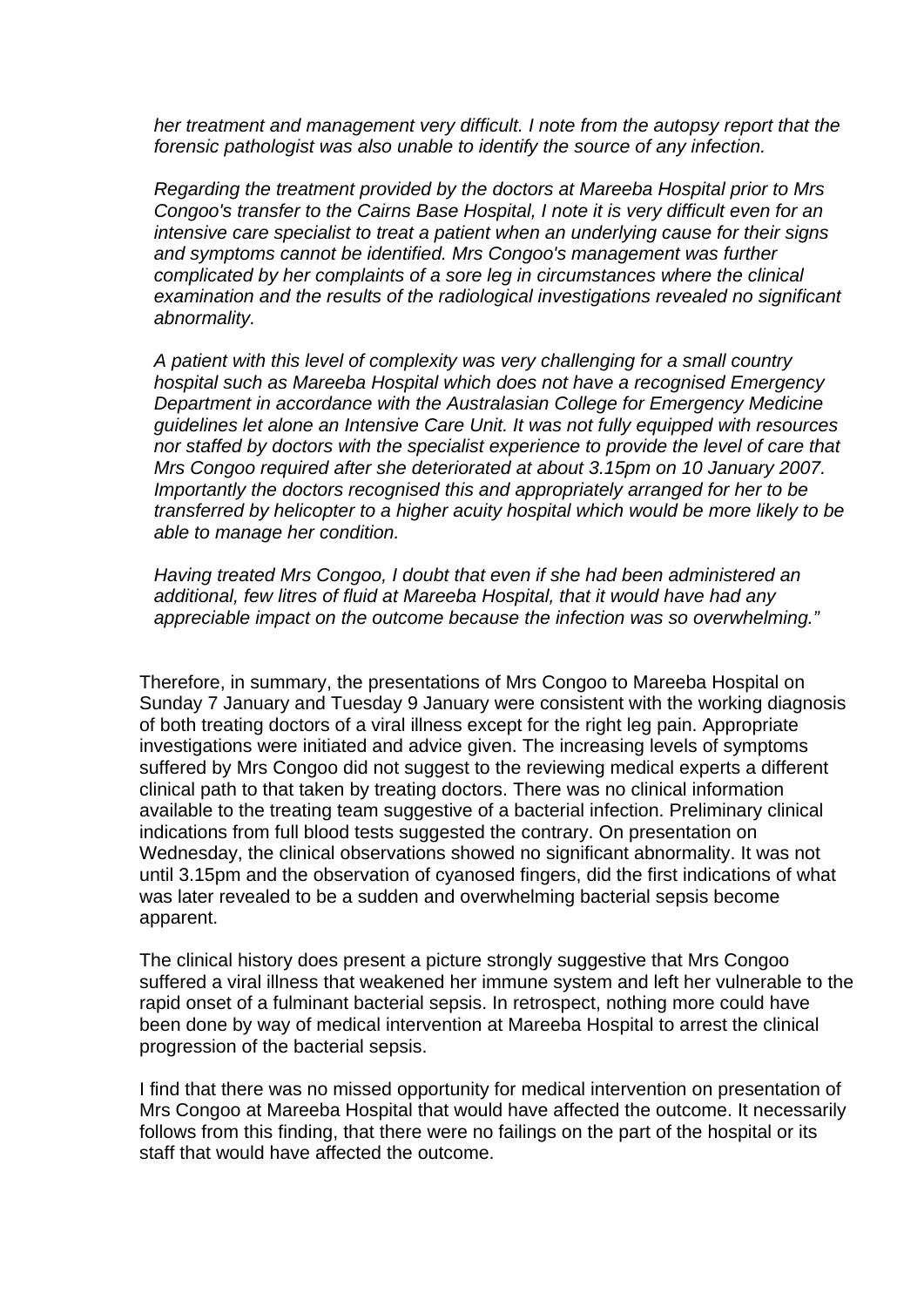## **Opportunities for Improvement**

The nature of the issues that arose in this coronial investigation necessarily subjected the clinical and organisational management at Mareeba Hospital to detailed examination. It was inevitable that opportunities for improvement would come to light. Some of those opportunities warrant comment. Before I do that, it is important that I acknowledge that Dr O'Neill, the Medical Superintendent, in performing the very difficult and challenging task of providing clinical leadership and bringing about improvements at Mareeba Hospital, was highly commended for his efforts by the reviewing specialist, Professor Brown. Dr O'Neill commenced as Medical Superintendent in March 2006. It is clear that Dr O'Neill initiated an agenda for enhanced clinical services prior to the death of Mrs Congoo and has since continued pursuing that agenda to benefit of the community in Mareeba. Dr O'Neill reviewed the circumstances surrounding this death, identified opportunities for improvement and implemented an action plan to realise those opportunities. It would be entirely wrong and mischievous of a reader of this section of the findings to interpret any identified opportunity for improvement as a shortcoming reflecting adversely on the clinical leadership of Dr O'Neill.

## **Staffing Levels**

While I made it clear during the hearing that staffing levels were not identified as an issue of significant concern, evidence was adduced in witness statements addressing this issue and improvements made that are relevant to the public perception of the facility.

Dr O'Neill reported that in January 2007, there was only the capacity to roster one doctor to the outpatients and emergency section each day. Dr O'Neill sought and secured an exemption to the Health Insurance Act to enable the hospital to access medicare funding in respect of outpatient presentations which in turn enabled the Hospital to employ more doctors and nurses. The outpatients and emergency section now has two doctors available between 8am and 4.30pm on weekdays while offering increased levels of staffing in other sections.

## **Clinical Record Keeping**

Justifiable criticism was made of the adequacy and quality of record keeping in the course of the management of Mrs Congoo. The failures include the absence of any record of treating doctor's advice about admission, the absence of clinical observations taken but not recorded in the patients charts, the manner and form of triage records and confusion amongst nursing staff about the appropriateness of retrospective notes.

I am satisfied that the steps taken by Dr O'Neill to identify and remediate deficiencies was reasonable and appropriate. However, there is one aspect that deserves greater consideration.

Clearly, the first and most important objective of good clinical record keeping is inform other health professionals involved in the treating team and subsequent treating teams of vital information relevant to decision making. A secondary objective is informing those reviewing clinical management, either internally or externally, of the relevant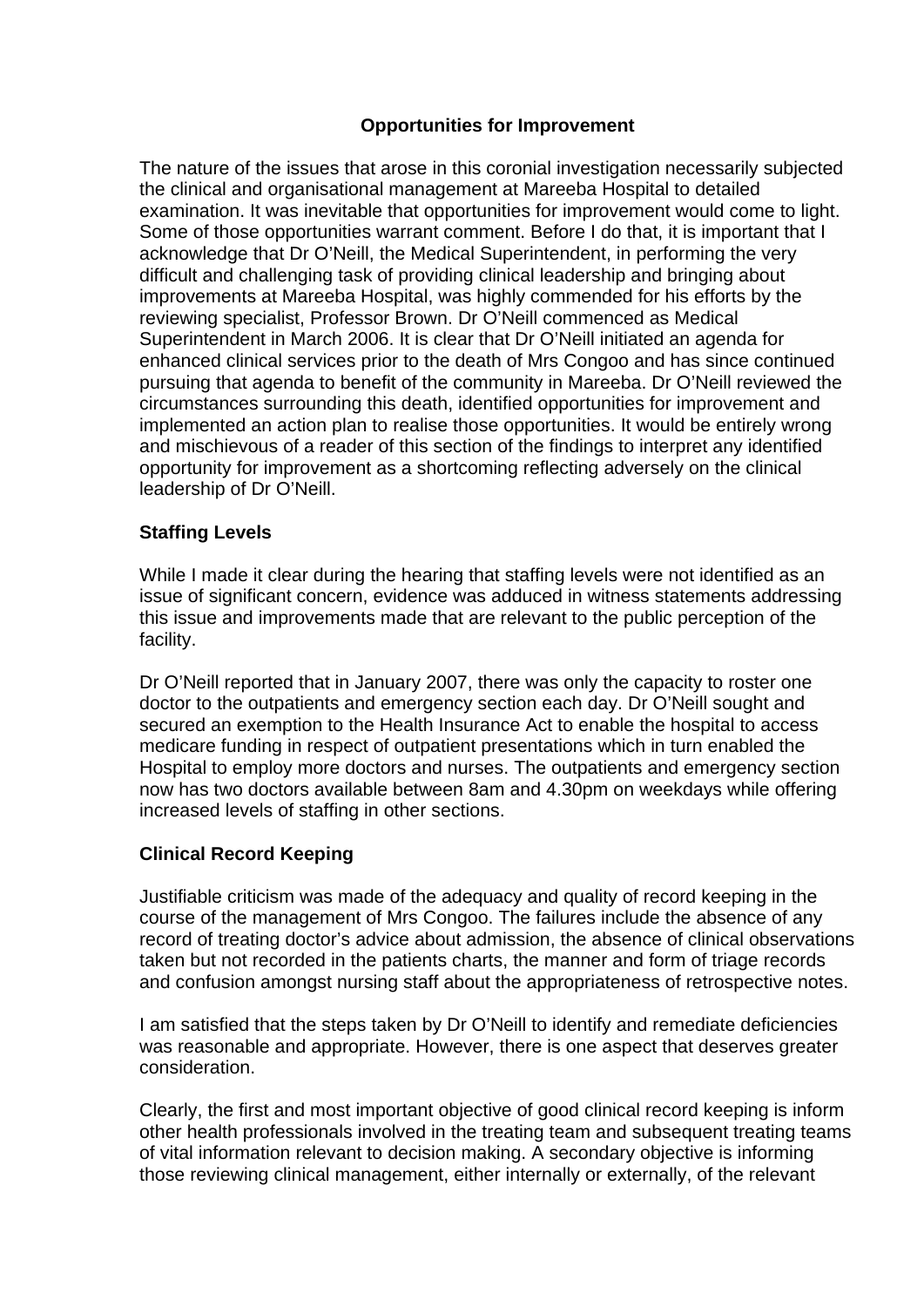history. An omission on the part of Dr Majeed to record the clinical observations of Mrs Congoo on presentation on Wednesday in the patient charts had a number of unfortunate consequences. The clinical observations only came to light much later in the coronial investigation. In the interim, a medical expert was briefed with what was considered to be a complete set of medical reports from Mareeba Hospital and resulted in initial criticism of Mr Majeed's clinical management. The direction of the coronial investigation might have been different had that information come to light much sooner.

# **Blood Testing**

Professor Brown was critical of the lack of capacity at Mareeba Hospital for immediate blood testing such as full blood count, urea and electrolytes, and liver function tests. Normal blood tests must be sent to Cairns. Unfortunately, many small facilities in rural and remote locations are reliant on pathological services available at regional centres. Mareeba is but one example. There are legitimate logistical and financial obstacles to the provision of those services within the hospital. The real hope for access to such facilities is through advances in technology. Mareeba hospital has an iSTAT machine. It also now has white blood cell count analysis and C-reactive protein machines. Dr O'Neill reports that if blood test results are urgently required, that is in itself an indicator that the patients management requires a higher level of care and may result in a transfer of the patient to Cairns Base Hospital for admission.

There are no matters relating to this subject about which I might usefully make any recommendation.

#### **Fluid Resuscitation**

Professor Brown raised an issue about the adequacy of fluid resuscitation of Mrs Congoo during the afternoon of Wednesday 10 January. There also was examination of witnesses about this issue with a view to determining what level of fluid resuscitation was provided. This was an aspect about which poor record keeping practices played a role. It was and remains very difficult to make any final determination.

However, Dr Wenck, the Director of Intensive Care at Cairns Base Hospital, reported:

*" In relation to her fluid resuscitation, there is little doubt that had Mrs Congoo been a patient at the Cairns Base Hospital when she deteriorated on the afternoon of 10 January 2007, I may well have ordered a larger volume of crystalloid fluids than was ordered and administered to her by the doctor at Mareeba Hospital. However, management of fluids in a septic patient in a small hospital whilst waiting for a helicopter transfer is not a simple exercise. The requirement for fluids whilst at Mareeba Hospital needed to be balanced with the real risk of pulmonary oedema requiring ventilation. Whilst this would have been readily managed at the Cairns Base Hospital or any other tertiary hospital by sedating, intubating and ventilating her, Mareeba Hospital's doctor was in no way equipped to undertake these advanced interventions. Intubation requires the use anaesthetic drugs which have the potential to be very dangerous in relatively inexperienced hands.*